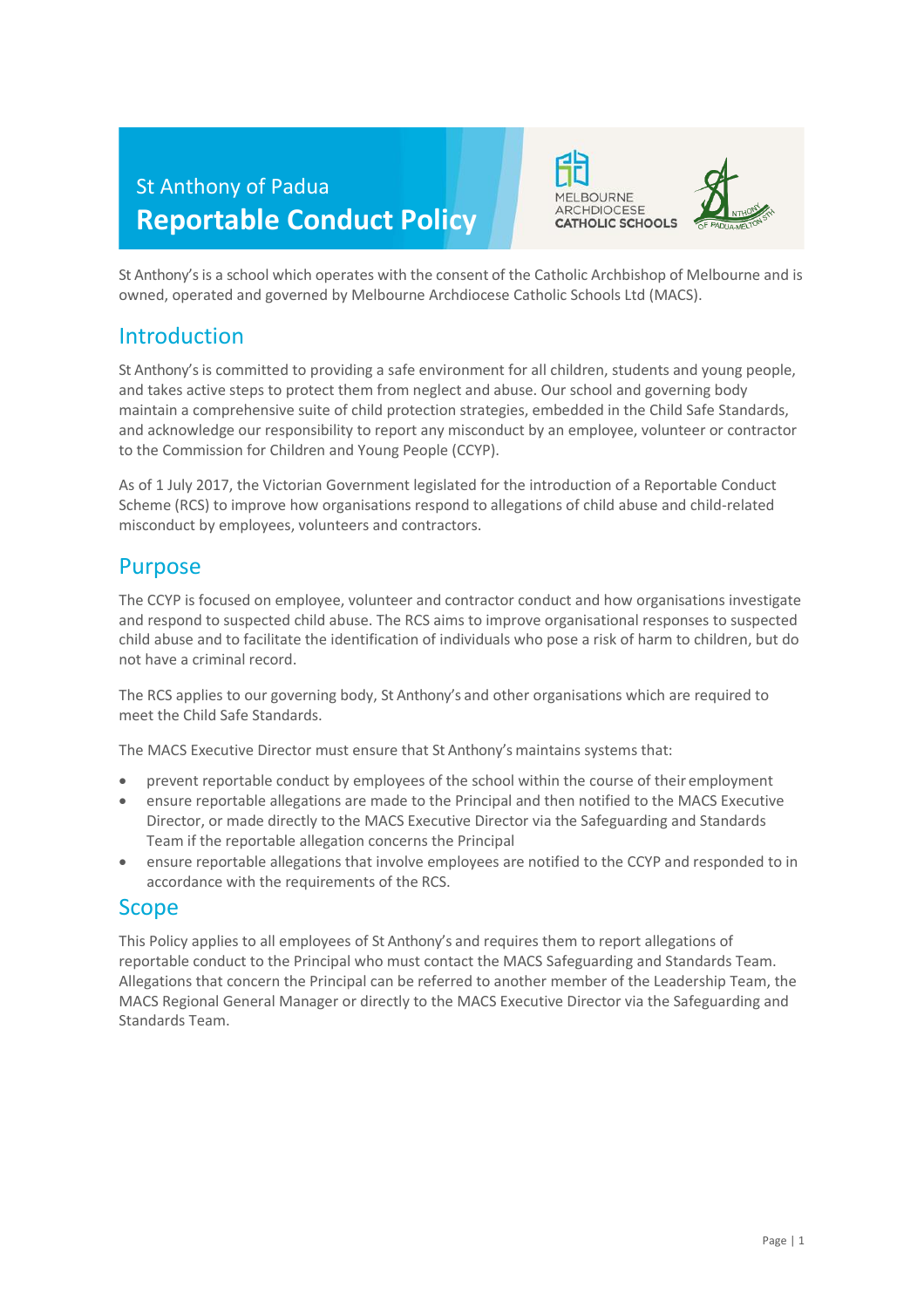# Reportable conduct of St Anthony's staff, volunteers and others

### **Who is an employee?**

For the purposes of the *Child Wellbeing and Safety Act 2005* (Vic.), employee is defined as a person aged 18 years or over who is either:

- employed by the school whether or not that person is employed in connection with any work or activities of the school that relate to children
- engaged by the school to provide services, including as a volunteer, contractor, office holder or officer, whether or not the person provides services to children.

#### **Key definitions**

**Child:** Any person who is under the age of 18 years.

**Mandatory reporting** is a term used to describe the legislative requirement imposed on selected classes of people to report suspected cases of child abuse and neglect to government authorities. Where a mandated reporter forms a belief on reasonable grounds that a student or young person is in need of protection from physical injury or sexual abuse, they are to report their concerns to the Department of Families, Fairness and Housing (DFFH) Child Protection.

**Reportable allegation** means any information that leads a person to form a reasonable belief that an employee has committed either:

- reportable conduct, or
- misconduct that may involve reportable conduct,

whether or not the conduct or misconduct is alleged to have occurred within the course of the person's employment.

#### **Reportable conduct** means:

- a sexual offence committed against, with or in the presence of a child, whether or not a criminal proceeding in relation to the offence has been commenced or concluded
- sexual misconduct committed against, with or in the presence of a child
- physical violence committed against, with or in the presence of a child
- any behaviour that causes significant emotional or psychological harm to a child
- significant neglect of a child.

## Implementation

The school will ensure the reporting of any reportable allegation made against an employee to the MACS Safeguarding and Standards Team.

A reportable allegation is made where a person makes an allegation, based on a reasonable belief, that an employee, volunteer or contractor has committed conduct that *may* involve reportable conduct. This includes where a reportable allegation is made against the school Principal.

*Note: A reasonable belief is more than suspicion. There must be some objective basis for the belief. However, it is not the same as having proof and does not require certainty.*

*For example, a person is likely to have a reasonable belief if they:*

- *observed the conduct themselves*
- *heard directly from a child that the conduct occurred*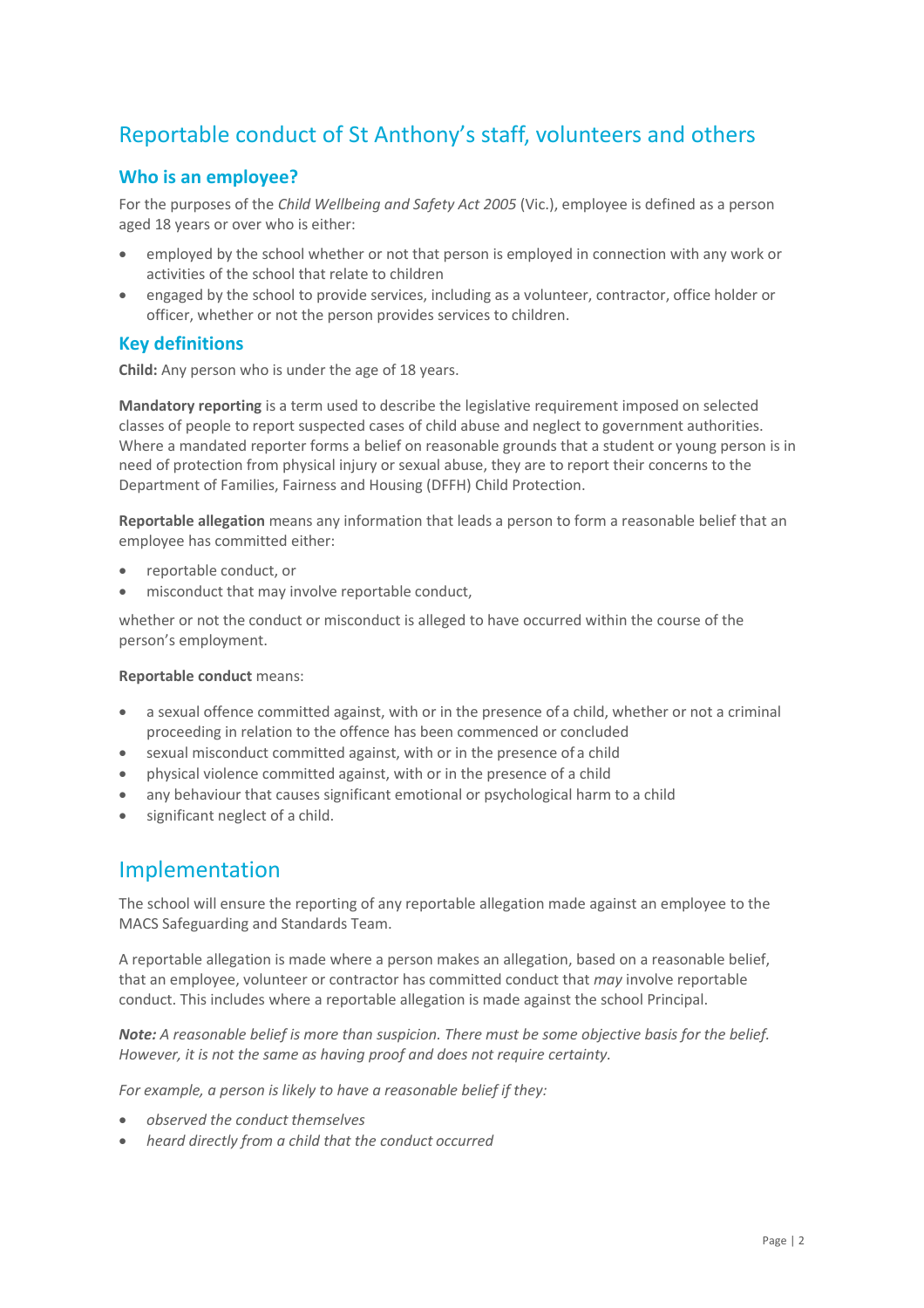• *received information from another credible source (including another person who witnessed the reportable conduct or misconduct).*

St Anthony's Principal, a member of the Leadership Team, the MACS Regional General Manager or the MACS Executive Director does not need to agree with or share the belief that the alleged conduct has occurred. The RCS is an allegations-based scheme. This means that the threshold for notifying the CCYP is low. All allegations must be referred to the MACS Safeguarding and Standards Team for advice.

The MACS Safeguarding and Standards Team (or a delegate of the MACS Executive Director) on behalf of the Executive Director in consultation with the school Principal or, where there is an allegation against a Principal, member of the Leadership Team or Regional General Manager will then:

- submit a notification to the CCYP within three days of the MACS Executive Director becoming aware of the reportable allegation
- meet the milestones and reporting requirements to the CCYP under the RCS.

#### **Reportable conduct includes:**

| <b>Sexual</b><br><b>Offence</b>                                                                                                                                                                                              | <b>Sexual</b><br><b>Misconduct</b>                                                                                                                                                                      | <b>Physical</b><br><b>Violence</b>                                                                                                                                                                                                                               | <b>Behaviour that</b><br>causes significant<br><b>Psychological or</b><br><b>Emotional Harm</b>                                                                                                                  | <b>Significant</b><br><b>Neglect</b>                                                                                                           |
|------------------------------------------------------------------------------------------------------------------------------------------------------------------------------------------------------------------------------|---------------------------------------------------------------------------------------------------------------------------------------------------------------------------------------------------------|------------------------------------------------------------------------------------------------------------------------------------------------------------------------------------------------------------------------------------------------------------------|------------------------------------------------------------------------------------------------------------------------------------------------------------------------------------------------------------------|------------------------------------------------------------------------------------------------------------------------------------------------|
| • Rape or sexual<br>assault<br>• Sexual activity<br>with or in the<br>presence of a<br>child<br>• Grooming or<br>encouraging a<br>child to engage in<br>sexual activity<br>• Offences relating<br>to child abuse<br>material | • Behaviour, physical<br>contact, speech<br>or other<br>communication of<br>a sexual nature<br>• Physical contact<br>without valid<br>reason<br>• Crossing<br>professional<br>boundaries<br>• Voyeurism | Hitting, kicking,<br>$\bullet$<br>punching<br>Pushing, shoving,<br>grabbing,<br>throwing, shaking<br>• Use of an object<br>Inappropriate<br>restraint,<br>excessive force<br>Causing a child to<br>believe that force<br>is about to be<br>used<br>(apprehended) | • Exposure to<br>violence or threats<br>of violence<br>• Anti-social<br>behavior<br>• Self-destructive<br>behavior<br>• Persistent hostility<br>or rejection<br>• Humiliation or<br>belittling<br>• Scapegoating | Deprived from the<br>following:<br>clothing or food<br>medical attention<br>or care<br>shelter<br>supervision<br>Access to drugs<br>or alcohol |

The above examples are not exhaustive and consideration should be given to other conduct which may need to be reported. Any reportable allegation listed above, or not listed above but which may constitute reportable conduct, will need to be immediately reported by the school Principal. An allegation against a school Principal should be referred to another member of the Leadership Team, the MACS Regional General Manager or directly to the MACS Executive Director via the Safeguarding and Standards Team.

It is important to note that existing mandatory reporting obligations have not changed. The school will report any allegation of abuse to the DFFH Child Protection.

If the alleged conduct is potentially criminal in nature, Victoria Police must also be notified as a first priority and any investigation by Victoria Police will take precedence.

Where the allegation falls under the mandatory reporting domain, the reporting to CCYP is in addition to reporting to Victoria Police and the DFFH.

#### **Reportable conduct, mandatory reporting and reporting to the VIT**

Reportable conduct allegations as listed above are referred to the CCYP.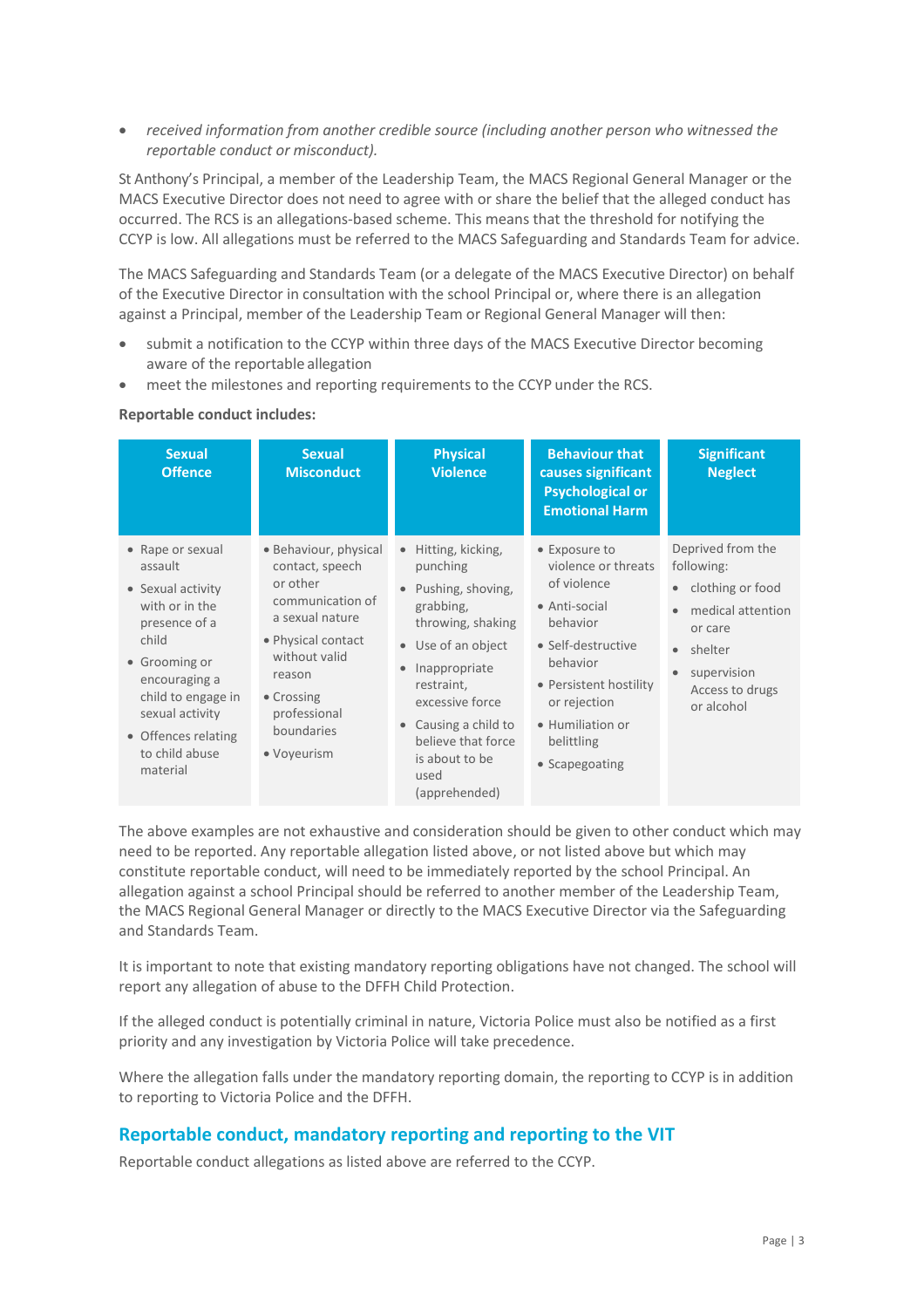Any alleged conduct that is regarded to be of a criminal nature is to be dealt with as mandatory reporting and referred to Victoria Police and the DFFH as per the school's Child Protection – Reporting Obligations Policy.

If an employee against whom an allegation of reportable conduct is made is a registered teacher and the misconduct involves a charge, conviction or finding of guilt of a sexual offence, the school must notify the Victorian Institute of Teaching (VIT) immediately under conduct that is reportable to the VIT.

## **Responsibilities of the Principal**

*Note: Principals must comply with the PROTECT reporting obligations, which are in addition to the reporting requirements to the CCYP under the RCS.*

The MACS Executive Director is ultimately responsible for notification of any reportable allegation to the CCYP and for ensuring that a reportable allegation is investigated.

However, it is the responsibility of the school Principal (or for allegations against a Principal, the relevant leader) to ensure that all reportable allegations are taken seriously and referred to the MACS Safeguarding and Standards Team as soon as they become aware of them, and to follow the advice and guidance of the MACS Safeguarding and Standards Team (as authorised by the MACS Executive Director) to respond appropriately. This will usually include conducting an investigation or facilitating the conduct of an investigation.

*Note:* St Anthony's *staff members are not required to make a report directly to the CCYP; this is the responsibility of the MACS Safeguarding and Standards Team (or other person authorised by the MACS Executive Director) on behalf of the MACS Executive Director. However, any person with a concern (including a staff member who wishes to remain anonymous, students, parents and/or other members of the community) may notify the CCYP directly of a reportable allegation via a community notification on the website.*

*In the event of a reportable allegation against the school Principal, this must be reported to another member of the Leadership Team, the Regional General Manager or directly to the MACS Executive Director via the Safeguarding and Standards Team.*

*School Principals (and other leaders as appropriate) must also facilitate any requests for information or documentation from MACS, Victoria Police or a regulator in the course of an investigation to ensure compliance with the RCS and the law.*

## **Reporting to the CCYP**

Upon becoming aware of a reportable allegation against an employee, the Principal, member of the Leadership Team or MACS Regional General Manger must contact the MACS Safeguarding and Standards Team as soon as practicable in order to ensure that the following milestones and reporting requirements to the CCYP are met:

| <b>Within three</b>                                                                                              | Within 30                                                                                                                                        | <b>Advice on</b>                                                                             | <b>Outcomes of</b>                                                                                                 | <b>Additional</b>                                                                    |
|------------------------------------------------------------------------------------------------------------------|--------------------------------------------------------------------------------------------------------------------------------------------------|----------------------------------------------------------------------------------------------|--------------------------------------------------------------------------------------------------------------------|--------------------------------------------------------------------------------------|
| business days                                                                                                    | calendar days                                                                                                                                    | investigation                                                                                | investigation                                                                                                      | documents                                                                            |
| • School contact<br>details<br>• Name of the<br>employee,<br>volunteer or<br>contractor<br>• Their date of birth | • Details of the<br>investigation<br>• Details of the<br>school's response<br>• Details regarding<br>disciplinary or<br>other action<br>proposed | As soon as is<br>practicable:<br>• name of the<br>investigator<br>• their contact<br>details | • Copies of the<br>investigation<br>findings<br>• Details regarding<br>disciplinary or<br>other action<br>proposed | • Promptly<br>providing any<br>further<br>information to<br>the CCYP as<br>requested |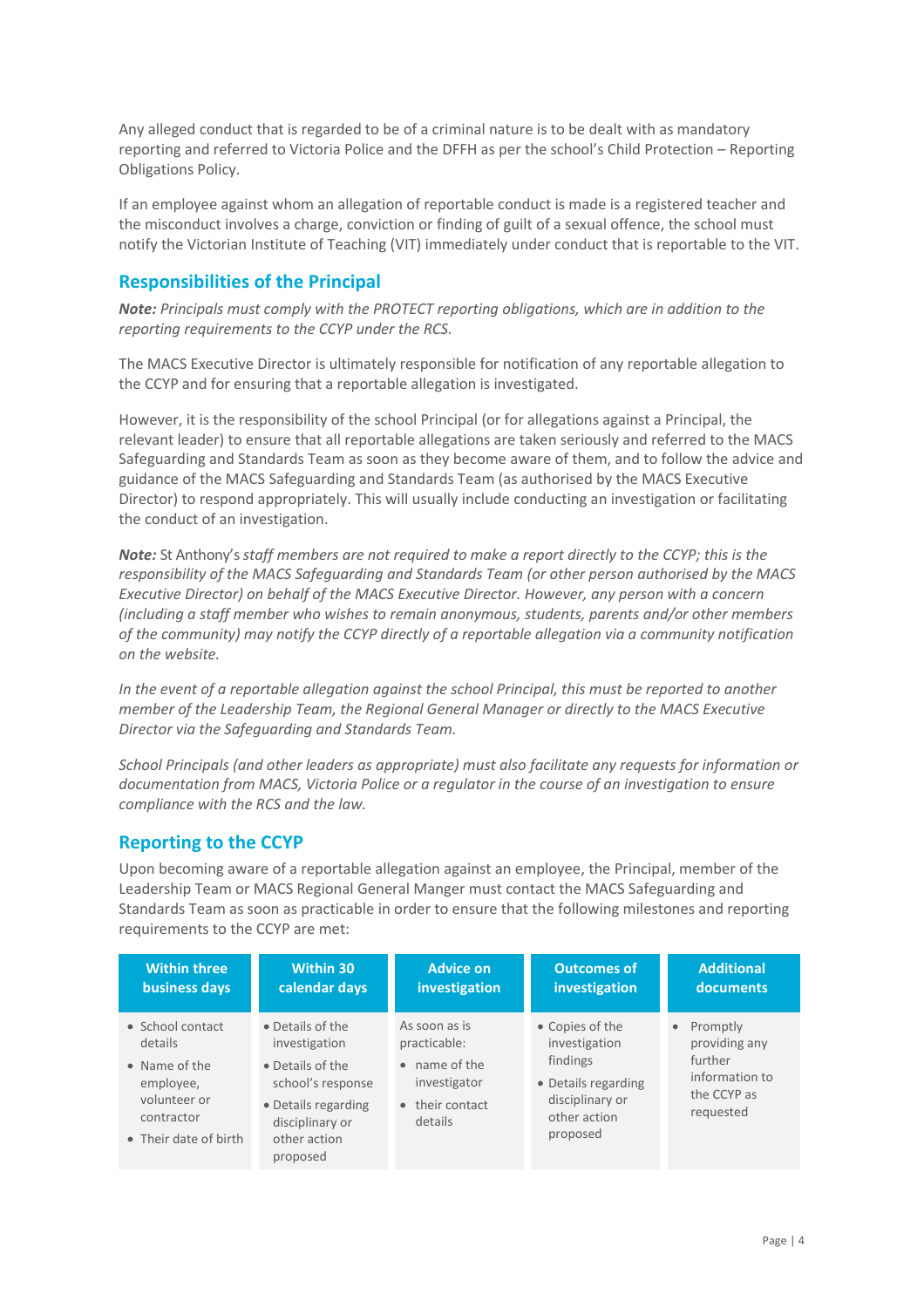| • Initial advice on<br>the nature of the<br>allegation<br>• Any police report | • Any written<br>response from the<br>employee,<br>volunteer or<br>contractor<br>regarding the<br>allegation,<br>proposed<br>disciplinary or | • Reasons for taking<br>or not taking<br>action |  |
|-------------------------------------------------------------------------------|----------------------------------------------------------------------------------------------------------------------------------------------|-------------------------------------------------|--|
|                                                                               | other action                                                                                                                                 |                                                 |  |

#### **Investigating reportable allegations**

St Anthony's will ensure procedural fairness throughout the entire investigation process.

*Note: It is anticipated that any investigations will be undertaken by the school Principal (or another school leader) unless it is deemed appropriate by the Principal, the Regional General Manager (in the case of an allegation against a Principal) or the MACS Executive Director for a suitably qualified, third party engaged in consultation with MACS Safeguarding and Standards Team to be appointed.*

The school Principal will ensure that for current employees the process set out in clause 13 of the *Victorian Catholic Education Multi-Enterprise Agreement 2018* (VCEMEA 2018) is followed. Further, the school principal will also ensure that all other relevant MACS and school-based policies and procedures (including Codes of Conduct, processes for managing and investigating complaints, misconduct, discipline, grievances, dispute resolution, and employee welfare and support), as well as any CCYP and other regulatory guidance, are considered to guide the investigation.

For an allegation against a current employee, this means that the Principal will follow the clause 13 process set out in the VCEMEA 2018 and follow the advice and guidance of the MACS Safeguarding and Standards and Employee Relations Teams.

In all cases, before any findings are made or disciplinary action is taken, the subject of an allegation will be:

- notified of any adverse information that is credible, relevant and significant
- given a reasonable opportunity to respond to that information.

The MACS Safeguarding and Standards Team (acting on the MACS Executive Director's behalf) in consultation with the Principal or MACS Regional General Manager (for allegations against a Principal) will determine when the subject of the reportable allegation should be first told about an allegation, in order to ensure that any police investigation is not prejudiced; child safety risks are appropriately assessed and mitigated; and the investigation is not compromised, but remains procedurally fair.

#### **Initial investigation**

*Note: Upon receipt of a reportable allegation, the Principal or other relevant leader (for allegations against a Principal) will immediately contact the MACS Safeguarding and Standards Team for advice.*

The Principal or other relevant leader is then guided by the MACS Safeguarding and Standards Team (acting under the authority of the MACS Executive Director) to ensure an appropriate investigation is conducted into the reportable allegation/s by reference to the requirements of the RCS, together with any relevant guidance published by MACS and the CCYP.

At the conclusion of the investigation, the MACS Executive Director will make a decision on the reportable conduct findings recommended in the Investigation Report.